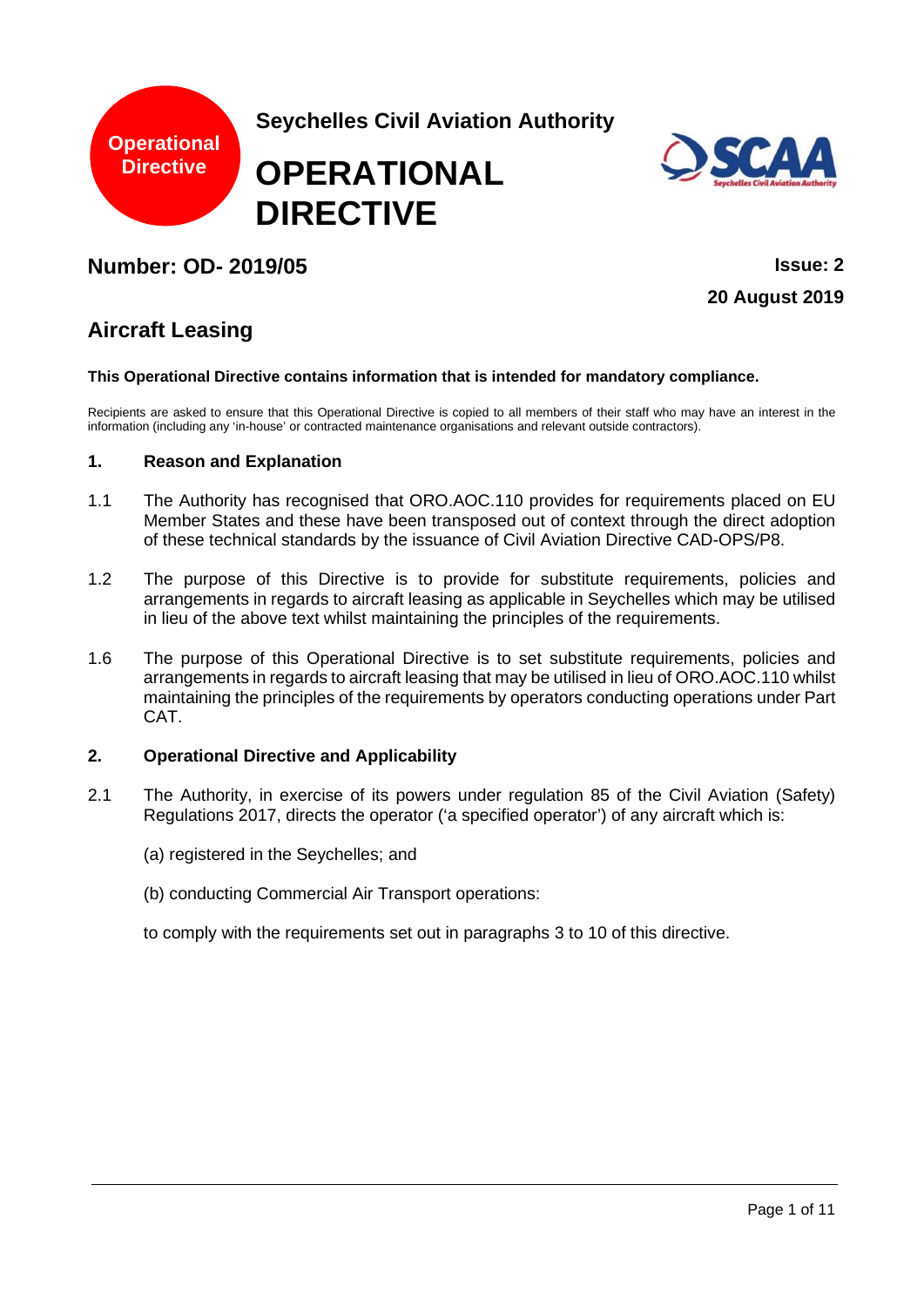#### **3. Terminology**

- 3.1.1 For the purpose of this document, the following terminology is used:
	- Lease- A contractual arrangement whereby a properly licensed air carrier gains commercial control of an entire aircraft without transfer of ownership.
	- Lessor- The owner of an aircraft who leases it to another party for a specified period of time.
	- Lessee- The party who leases an aircraft from the owner for a specified period of time.
	- Dry lease- A contractual lease agreement where an aircraft is operated under the AOC of the lessee. It is normally a lease of an aircraft without crew, operated under the commercial control of the lessee and using the lessee's airline designator code and traffic rights. The State of Registry remains that of the lessor unless there has been a registered agreement of transfer of such responsibilities to the State of the lessor under Article 83*bis* of the ICAO Chicago Convention*.* The State of Operator is that of the lessee.
	- Wet lease- A contractual lease agreement where an aircraft operated under the AOC of the lessor. It is normally a lease of an aircraft with crew (flight and cabin crew), operated under the commercial control of the lessee and using the lessee's airline designator code and traffic rights. The State of Registry and State of Operator remain that of the lessor.
	- Damp lease- Aircraft operated under the AOC of the lessor with partial flight or cabin crew of the lessee. It is normally a lease operated under the commercial control of the lessee and using the lessee's airline designator code and traffic rights. The State of Registry and State of Operator remain that of the lessor.
	- Financial or capital lease- A lease used by air operators to avoid the otherwise substantial capital outlays/debt required in purchasing aircraft directly from the manufacturer, or to reduce taxation or other costs. Note — For example, an air operator may lease an aircraft from a bank or other financial institution. Financial leases are long-term arrangements that give the outward appearance of ownership, e.g. the aircraft bear the air operator's name/logo and are frequently registered in the air operator's State.
	- Charter- A non-scheduled operation using a chartered aircraft. In a charter of an aircraft, a portion of or the entire capacity of the aircraft is hired or purchased privately by one or more entities, which may re-sell it to the public (this occurs most frequently in non-scheduled passenger air operations which is why they are popularly known as "charter flights").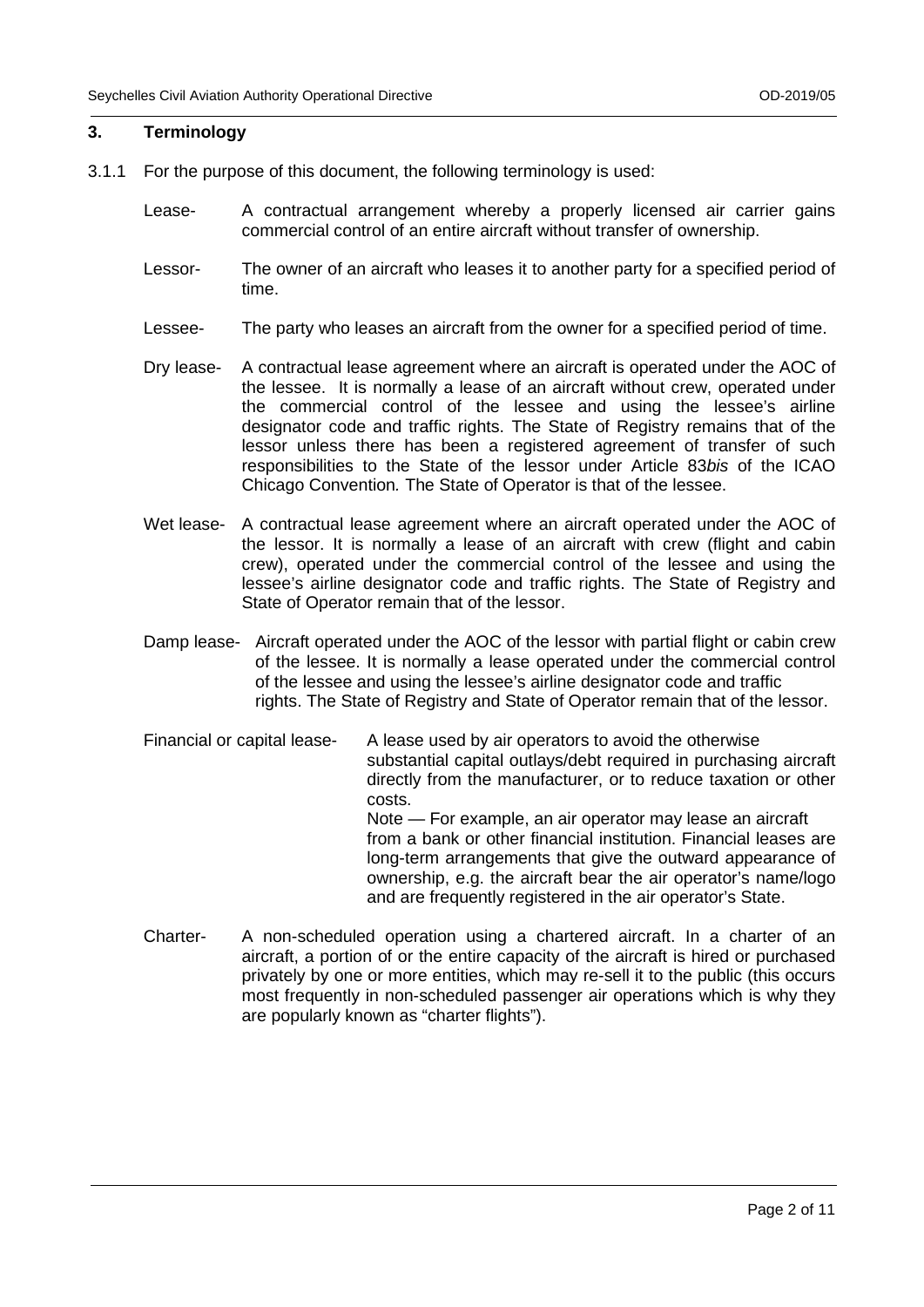# **4. Requirement: Aircraft Leasing**

- 4.1 Any lease-in
	- (a) any lease agreement concerning aircraft used by a Seychelles AOC holder shall be subject to prior approval of the Authority.
	- b) In the case of any lease-in applications, the operator shall satisfy itself through a due diligence process the lessors and lessor's regulatory Authority meet an equivalent level of safety. This shall include ensuring that:
		- i) The State does not have any significant safety concern raised by ICAO as part of the USOAP.
		- ii) The aircraft are not included in the list of operators subject to operational restrictions, registered in a State of which all operators under its oversight are subject to an operating ban or from an operator that is subject to an operating ban pursuant to Regulation (EC) No 2111/2005 or the FAA International Safety Assessment Programme.
		- (iii) The lessor is not in possession of exemptions to local regulations in contravention to ICAO Annex 6 or that the State has not filled differences to ICAO Annex 6 or 8 critical standards.
- 4.2 Dry lease-in
	- (a) A Seychelles AOC holder shall not dry lease-in an aircraft without the approval of the Authority. Any conditions which are part of this approval must be included in the lease agreement.
	- (b) With regard to aircraft that are dry leased-in, any differences from the requirements prescribed in EASA Part CAT.IDE. and CS-26, are notified to and are acceptable to the Authority.
- 4.3 Wet or Damp lease-in
	- (a) A Seychelles AOC holder shall not wet or damp lease-in an aircraft without the approval of the Authority.
	- (b) With regard to aircraft that are wet leased-in the Seychelles AOC holder shall ensure that:
		- (i) the foreign operator holds a valid AOC and appropriate Operations Specifications issued in accordance with ICAO Annex 6;
		- (ii) the safety standards of the foreign operator with regard to continuing airworthiness and air operations are equivalent to the applicable requirements established by Part M; and
		- (iii) the aircraft has a standard C of A issued in accordance with ICAO Annex 8.; and
		- (iv) Any additional requirements made applicable by the Authority are complied with.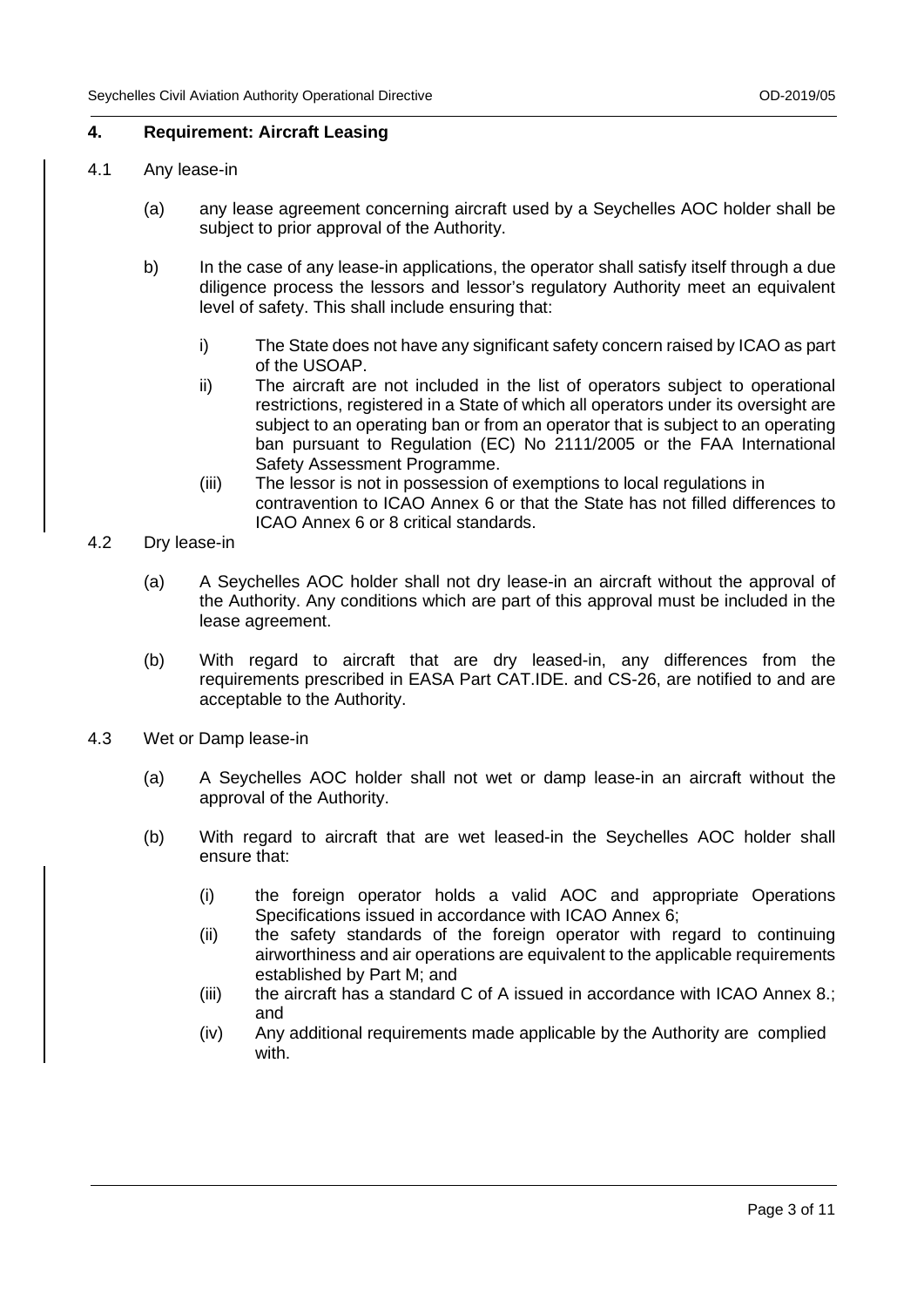## 4.4 Dry lease-out

- (a) A Seychelles AOC holder shall not dry-lease-out an aircraft without the approval of the Authority.
- (b) The application shall be accompanied by copies of the intended lease agreement or description of the lease provisions, except financial arrangements, and all other relevant documentation.
- (c) With regard to aircraft that are dry leased-out for the purpose of commercial air transportation to any operator (lessee) of a State which is signatory to the Chicago Convention, the following conditions shall be met:
	- (i) The Authority has exempted the operator (lessee) from the relevant provisions of EASA Air OPS and, after the foreign regulatory authority has accepted responsibility in writing for surveillance of the maintenance and operation of the aircraft, has removed the aircraft from its AOC; and
	- (ii) The aircraft is maintained according to an approved maintenance programme.
- 4.5 Wet or Damp lease-out
	- (a) Prior to the wet lease-out of an aircraft, Seychelles AOC holder shall notify the Authority of the following:
		- (i) the aircraft type, registration markings and serial number;
		- (ii) the name and address of the lessee;<br>(iii) a copy of the lease agreement or de
		- a copy of the lease agreement or description of the lease provisions, except financial arrangements; and
		- (iv) the duration of the lease agreement.
	- (b) With regard to aircraft that are wet/damp leased-out, an aircraft complete crew may be provided to another entity provided that all the functions and responsibilities prescribed in EASA ORO.AOC, shall remain the Seychelles AOC holder as the lessor.

# **5. Dry lease-in: Policies and arrangements**

#### 5.1 Policies

- a) Dry lease-in applications shall be considered for a maximum period of one year only. Approval is usually given up to seven months initially, extendable for up to a further five months, subject to review by the Authority.
- b) It is usual for the Authority only to approve dry lease-in of foreign registered aircraft where it is a type and design that is acceptable to the Authority. Airworthiness Notice Number 6 provides further information. Any changes to aircraft configuration and operational equipment may require further investigation and the acceptability should be verified with both the State of Registry and the Flight Operations and Flight Crew Licensing Inspectorate. Where it is a type not operated by the lessee, an application for AOC variation is necessary.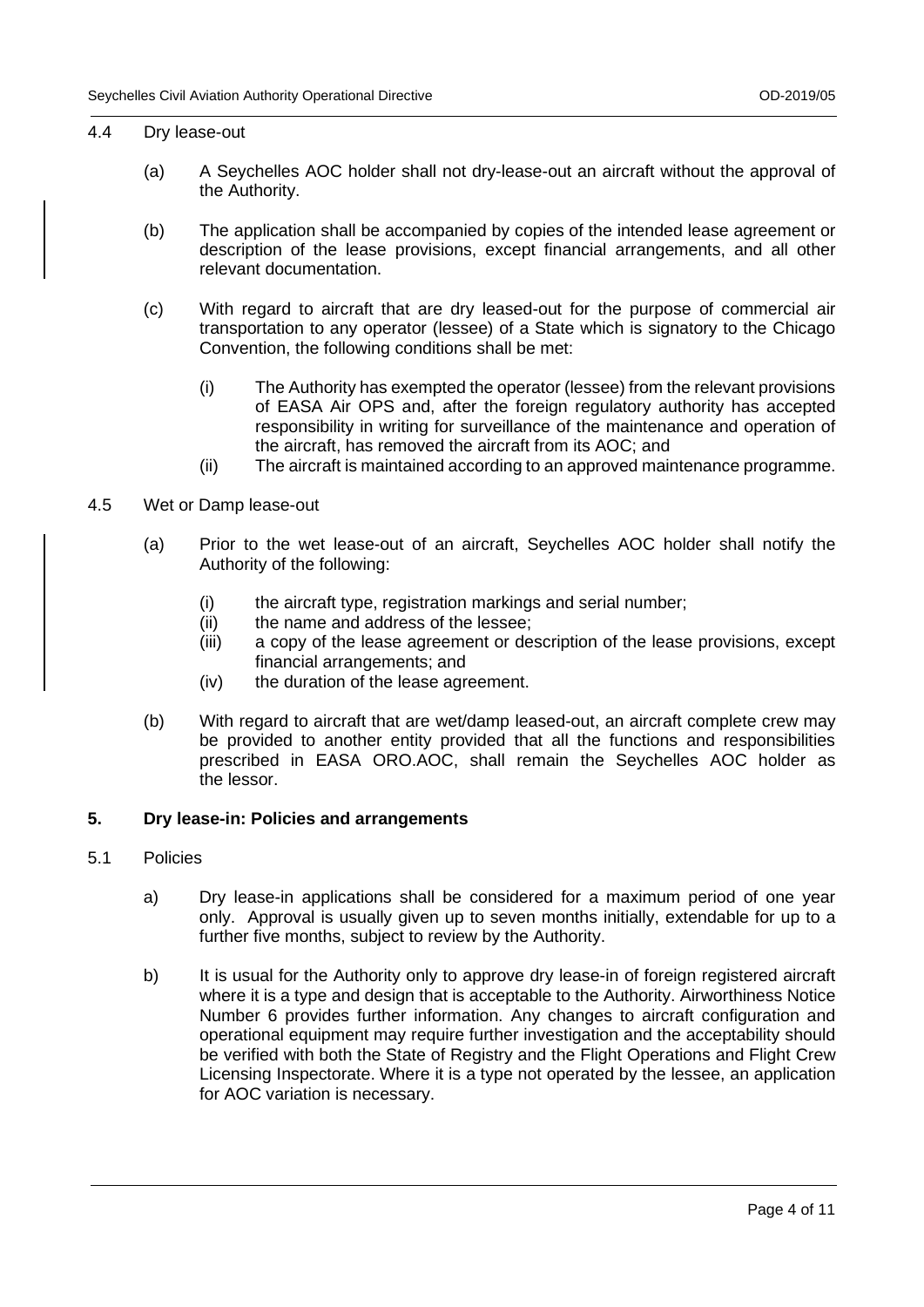- c) The Authority shall establish contact with the State of Registry of the lessor to formalise all matters relating to either a transfer of ICAO Annex 6 responsibilities (State of Operator) and/or transfer in whole or in part of the State of Registry responsibilities (Article 83 *bis*) as appropriate for the duration of the lease. Under a transfer of ICAO Annex 6 or if excluded from the Article 83 *bis* agreement, crew shall hold licenses or validations as appropriate issued by the State of Registry. It is the responsibility of the operator (lessee) to obtain such licenses as appropriate.
- d) The transfer of ICAO Annex 6 responsibilities (State of Operator) ensures that it is clear that operational, continuing airworthiness and maintenance requirements are that prescribed by the Authority as applicable in Seychelles. The Authority shall inherits full flight operations, continuing airworthiness and maintenance safety oversight responsibilities for the duration of the lease. Operators intending on dry leasing-in aircraft that will remain on the register of the lessor's regulatory authority and where there is no Article 83 *bis* in force, should note that the State of Registry still maintains the responsibility of issuance of Certificates of Airworthiness and therefore reserve the right to accept or refuse the arrangements of the lease by the lessor.
- e) The Seychelles AOC holder remains responsible for the management of the maintenance programme for the duration of the lease. The aircraft's existing Maintenance Programme, as approved by the State of Registry, will have to be reviewed to ensure that it adequately addresses all of the maintenance required under the Seychelles AOC holder CAMO approval, including special operational rules e.g. RVSM, AWOPS, ETOPS and others. Any changes to the maintenance programme will have to be approved in accordance with Part M (M.A.302). Alternatively the leased aircraft may be added to the Seychelles operator's existing Maintenance Programme, if agreed by the State of Registry.
- f) The Seychelles AOC holder's Technical Log must be used for the duration of the lease.
- g) Operators are reminded of noise regulations which restrict the use of non noisecompliant aircraft and are advised to check that the aircraft satisfies current regulations and requirements before entering into any binding agreement.
- h) The Seychelles AOC holder (lessee) will be directed under the Civil Aviation (Safety) Regulations to apply the relevant parts of the said regulations to the foreign aircraft. In effect, this amounts to treating the aircraft as if it were on the Seychelles register.
- i) Where the foreign registered aircraft is not identical with others of the type being operated, the Seychelles AOC holder shall include in the Operations Manual details of any special procedures such as specific performance data. Aircraft differences should also be reviewed in accordance with requirements of ORO.FC.125 or ORO.CC.130 for differences training.
- j) The operator shall take into account the aircraft modification state, its equipment and the content of the minimum equipment list (MEL).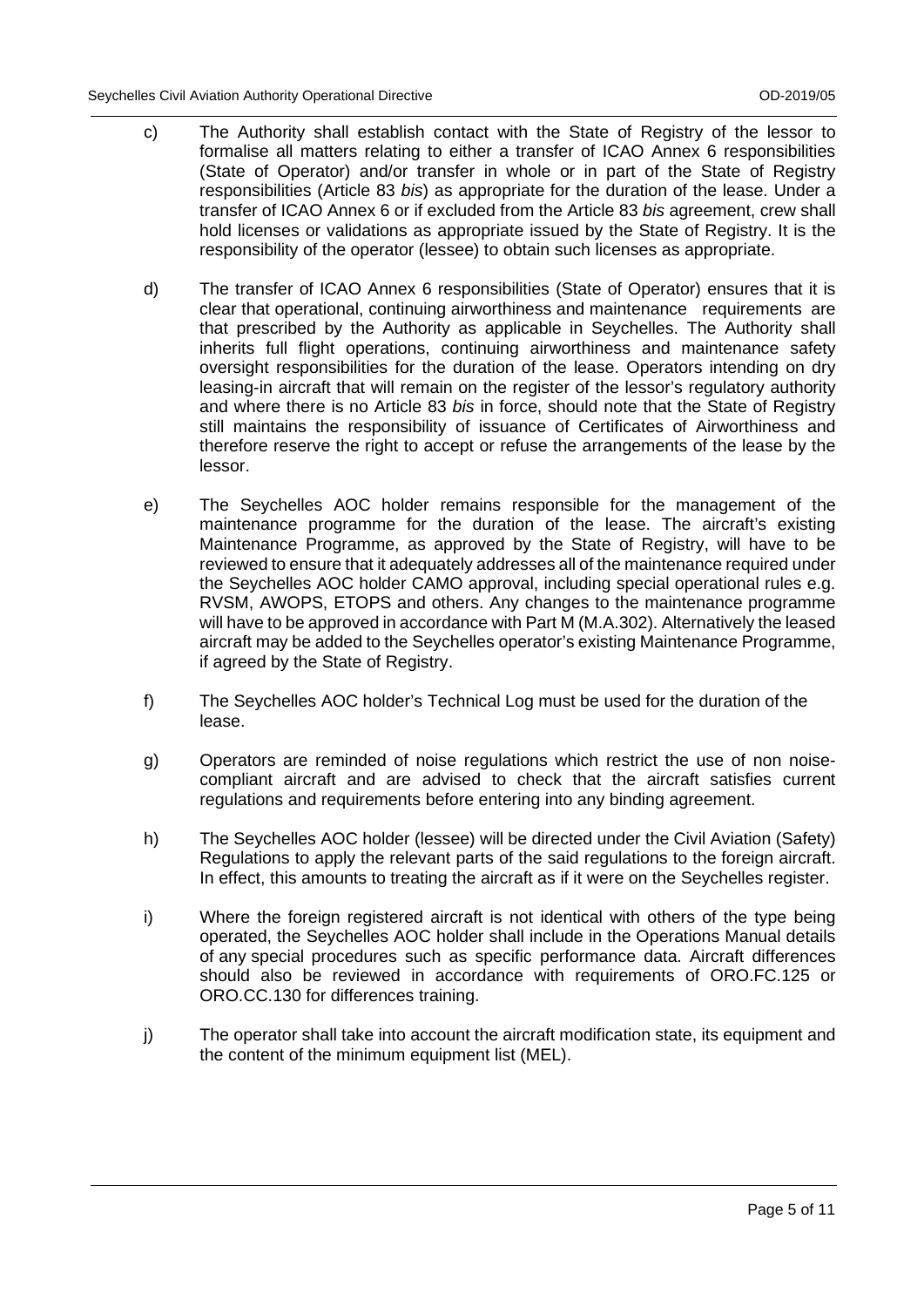### 5.2 Submissions

- 5.2.2 In addition to the application, the following information is required by the Authority:
	- a) the aircraft type, model and serial number;<br>b) the name and address of the registered ow
	- b) the name and address of the registered owner;<br>c) State of Registry, nationality and registration ma
	- c) State of Registry, nationality and registration marks;<br>d) certificate of airworthiness and statement from the r
	- certificate of airworthiness and statement from the registered owner that the aircraft fully complies with the airworthiness requirements of the State of Registry;
	- e) copy of the lease agreement
	- f) routes to be flown;
	- g) the reason for requiring the lease;<br>h) the period of the lease and whethe
	- the period of the lease and whether or not it is proposed to put the aircraft on the Sevchelles register in the future;
	- i) the design standard of the aircraft and, in particular, any failure to comply with the applicable Seychelles airworthiness requirements for certification;
	- j) the proposed arrangements for maintenance of the aircraft;<br>k) EASA CAT.IDE and CS-26 Compliance Statements
	- k) EASA CAT.IDE and CS-26 Compliance Statements<br>I) the name of the department or a contact in the foreig
	- the name of the department or a contact in the foreign civil aviation authority dealing with the lease. The foreign operator may have this information. However, the foreign Authority will normally make initial contact with the Authority.
	- m) the name of the individual who will act as co-ordinator for the Seychelles operator.

#### **6. Dry lease-out: Policies and arrangements**

- 6.1 Policies
	- a) Dry lease-out applications shall be considered for a maximum period of one year only. Approval is usually given up to seven months initially, extendable for up to a further five months, subject to review by the Authority.
	- b) The foreign operator will have to comply with all parts of the Civil Aviation regulations relating to a Seychelles registered aircraft unless exempted therefrom by the Authority. One pre-requisite for such exemption is that the Authority has made satisfactory arrangements with the State of the lessee for the transfer of ICAO Annex 6 responsibilities (State of Operator) and/or State of Registry responsibilities under Article 83 *bis*.
	- c) The decision of the Authority regarding the transfer of ICAO Annex 6 responsibilities (State of Operator) and State of Registry responsibilities under Article 83 *bis* agreements will be predominately based on the duration of the lease, the level of compliance of the lessee's authority and the level of confidence of the Authority in regards to their standard and level of safety oversight capabilities. The Authority shall review past ICAO USOAP results and any additional relevant sources of information.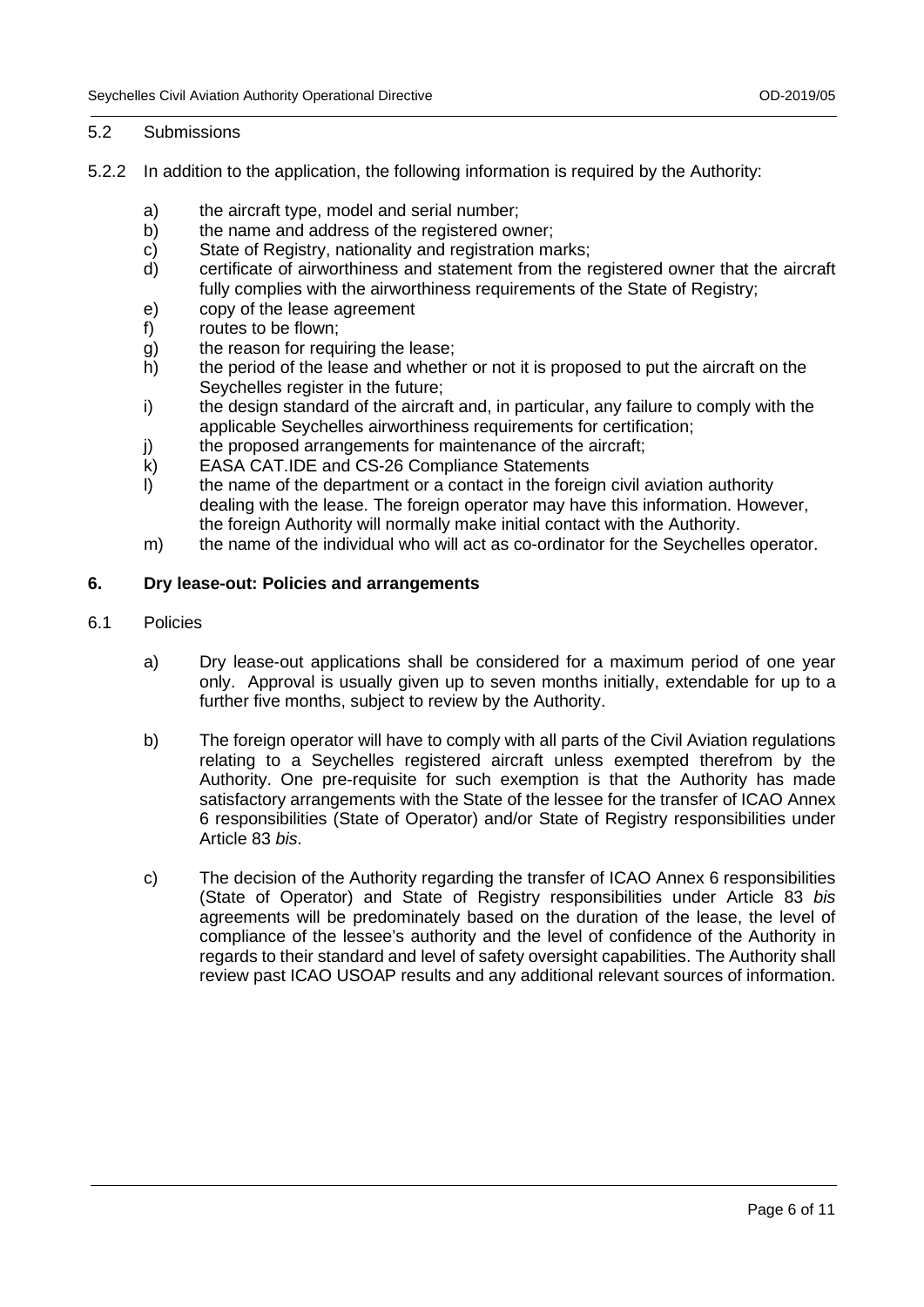- d) The arrangements for continuing airworthiness management and maintenance of the aircraft, during the period of the lease, should be defined by the Seychelles AOC holder (lessor). In cases where ICAO Annex 6 responsibilities (State of Operator) responsibilities have not been transferred, the Seychelles AOC holder shall ensure that the continuing airworthiness management is carried out under its own CAMO approval with the maintenance being done by an appropriately approved maintenance organization (AMO). In such cases, the aircraft Maintenance Programme of the Seychelles AOC holder may, with the approval of the Authority, be amended to include any specific requirements for the foreign AOC operator.
- e) The State of the foreign operator should not endorse the implementation of any modifications without prior approval of the Authority (State of Registry). An interface document should define the procedure for the approval of the changes to the type design.
- f) In cases where ICAO Annex 6 responsibilities (State of Operator) responsibilities has been transferred to that of the lessee, the Seychelles AOC holder shall implement a quality monitoring programme of the lease agreements to ensure an acceptable continuing airworthiness standards and management of the aircraft.
- g) The foreign operator will not be exempted from Regulation 15 of the Civil Aviation (Safety) Regulations, 2017, i.e. crews will need to hold appropriate Seychelles licenses or have their own national licenses validated for which a charge will be levied.
- h) In the case where ICAO Annex 6 responsibilities have been transferred, the Authority will issue an exemption from the relevant parts of the Civil Aviation regulations and a Flight Crew Licensing Block Validation for pilots' licenses as appropriate.
- i) The approval for ETOPS operation is not transferable with the aircraft. Where a Seychelles aircraft is transferred to a non ETOPS operator, responsibilities should be defined regarding the continuing airworthiness of the ETOPS configuration of the aircraft.
- j) Prior to the aircraft returning into operation within the Seychelles operator's fleet, the Seychelles AOC holder shall ensure that the following points are considered and addressed:
	- i) The Aircraft Maintenance Programme may require further amendment to remove any specific requirements of the foreign AOC operator.
	- ii) The aircraft is returned to the Authority required operational configuration, including special operational rules e.g. RVSM, AWOPS, ETOPS and others, and that all modifications and repairs satisfy the requirements of Airworthiness Notices 6 and 20.
	- iii) The aircraft's maintenance status, including structural sampling and corrosion control programmes, is up to date and correct and as per the Seychelles AOC holder's approved Aircraft Maintenance Programme.
	- iv) The maintenance carried out during the period of the lease has been certified by a suitably approved Aircraft Maintenance Organisation.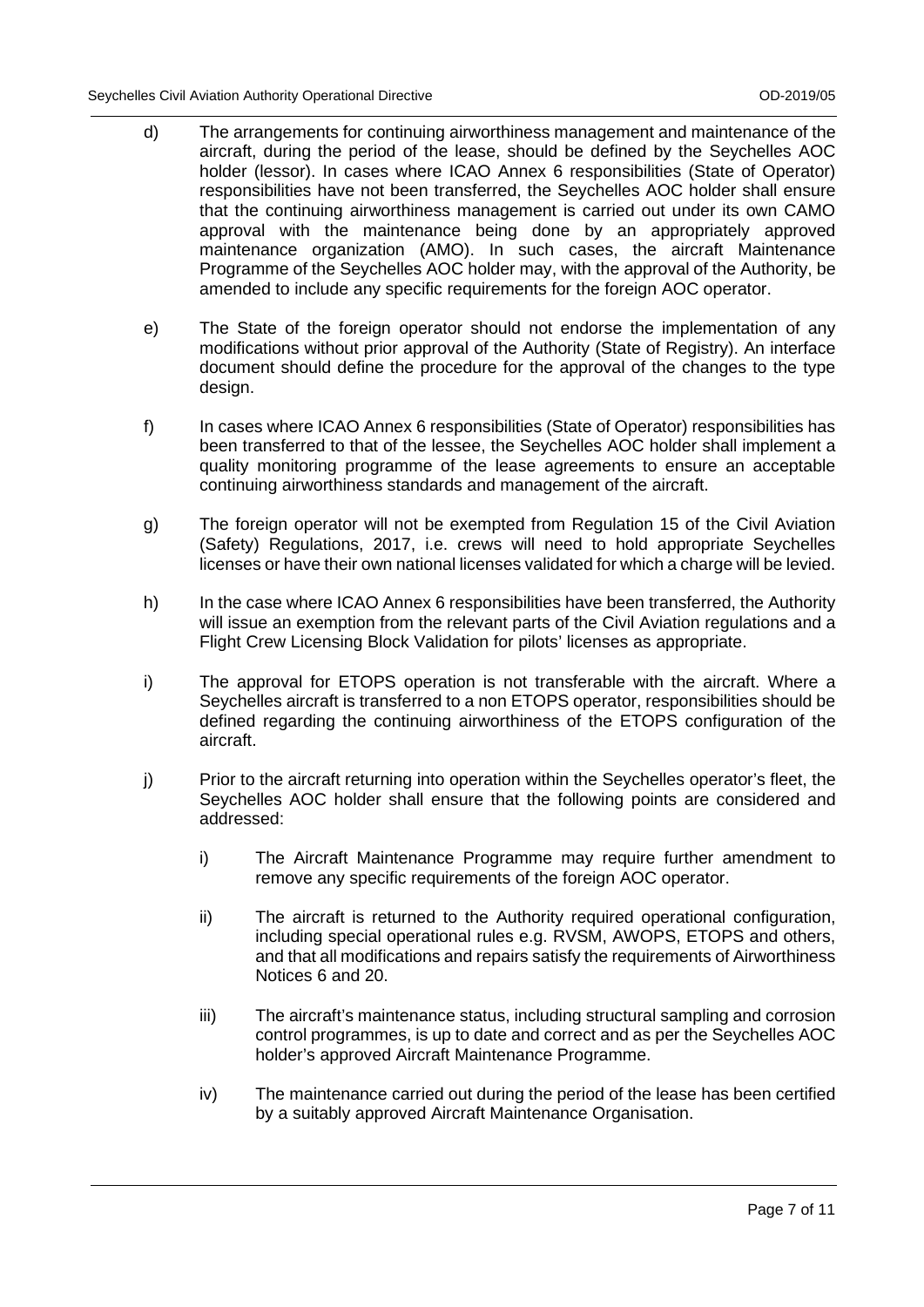- k) The Seychelles AOC holder as the lessor shall nominate a co-ordinator for the lease and a contact in the foreign operator's authority who will be dealing with such lease arrangements.
- 6.2 Submissions
- 6.2.2 In addition to the application, the following information is required by the Authority:
	- a) the aircraft type, model and serial number;<br>b) the name and address of the foreign opera
	- the name and address of the foreign operator;
	- c) the period of the lease including ferry flights, if these are to be done by the foreign operator;
	- d) copy of the lease agreement;
	- e) routes to be flown; and
	- f) the number of foreign pilots or flight engineers who require a Validation for their flight crew license.

#### **7. Wet lease-in: Policies and arrangements**

- 7.1 Policies
	- a) Wet lease-in of foreign registered aircraft will be considered for a maximum period of one year only. Approval is renewable for further periods of up to one year provided the appropriate safety standards are met and the Seychelles AOC holder can demonstrate within reason that the criteria stipulated in 7.1 (b) below apply.
	- b) The Seychelles AOC holder shall demonstrate compliance in their initial application or renewed consideration with one of three criteria:
		- i) Exceptional needs which has an approval duration of up to seven months with the possibility of an extension for a further seven months. No further extensions are then permitted;
		- ii) Seasonal capacity needs which cannot reasonably be satisfied with aircraft registered in the Seychelles, for which the approval can be renewed on this basis; and
		- iii) Operational difficulties which it is not possible or reasonable to cover with aircraft registered in the Seychelles, for which the approval will be limited to the duration strictly necessary for overcoming the difficulties.
	- c) The Authority shall not approve an agreement for a wet lease to a Seychelles AOC holder unless safety standards equivalent to those required of the Seychelles AOC holder are met. Paragraphs (d) to (j) indicate how the Authority will determine the equivalence of safety standards.
	- d) Where the Authority already has sufficient information about the lessor and the level of supervision exercised by the lessor's regulatory Authority to know that equivalent standards are met, it may be in a position to issue the Approval without additional work. Similarly, where it has sufficient knowledge that equivalent safety standards are not met, it will refuse an Approval without additional work.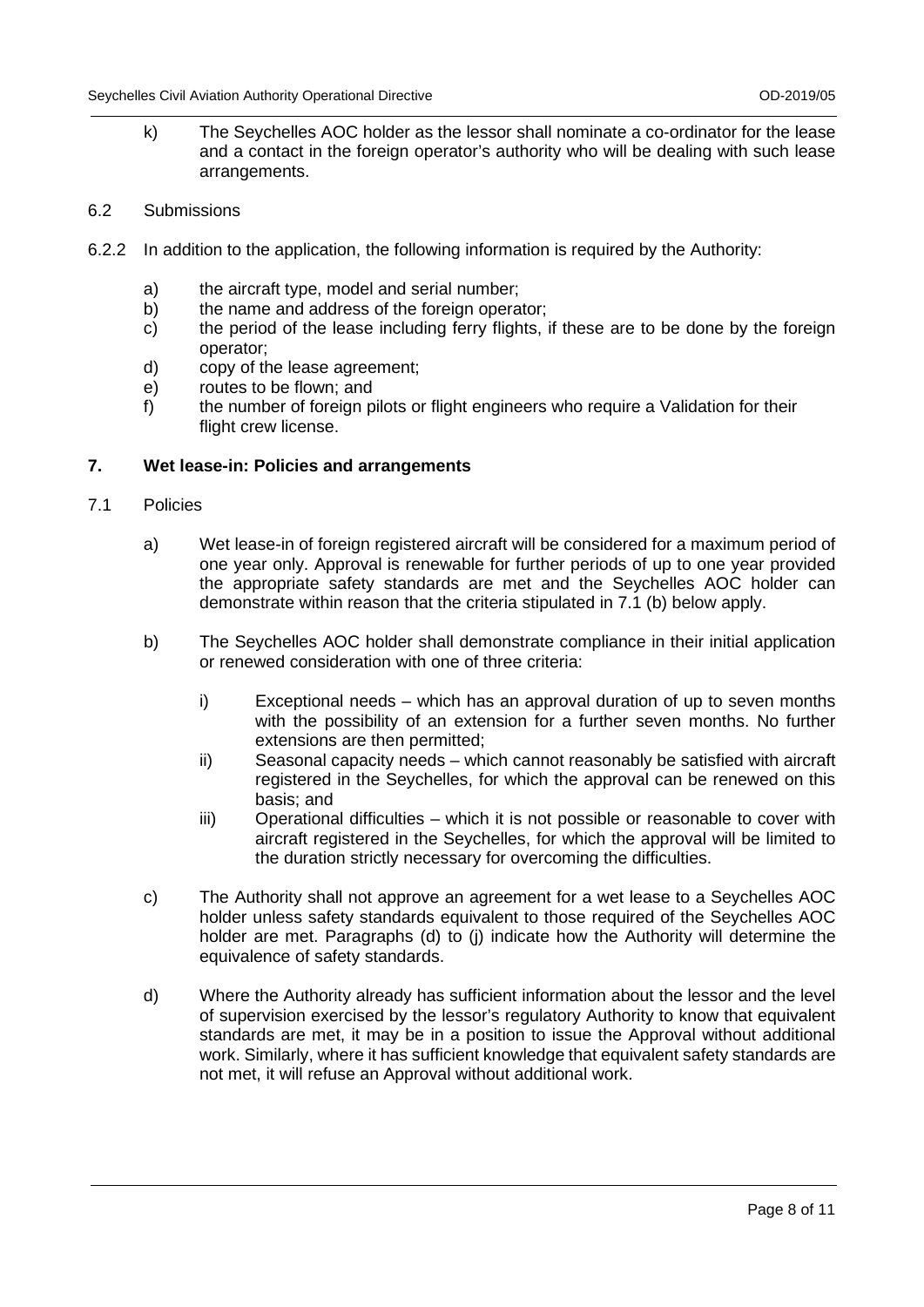- e) Where the Authority's knowledge of the lessor and/or the lessor's regulatory Authority is incomplete or not previously documented, the Authority will, before granting an Approval, carry out an Equivalent Safety Assessment (ESA) to assure itself that equivalent safety standards are met by the lessor. This cost shall be met by the Seychelles AOC holder (lessor).
- f) The framework ESA, in addition to the application, shall include a pre-audit questionnaire to be completed by the Seychelles AOC holder in collaboration with the lessor and the lessor's regulatory authority. Following the receipt of the application, pre-audit questionnaire and supporting documents, the Authority will conduct a desktop review prior to an ESA visit. The ESA visit will normally be for a period of 4-5 days and will include members from the Flight operations and Flight Crew Licensing Inspectorate and the Airworthiness and Engineer Licensing Inspectorate. Should the application also include provision for the carriage of Dangerous Goods, the Authority may additionally include a Dangerous Goods Inspector. The visit on the first and last day will usually be to the lessor's regulatory authority and the remainder days to the lessor.
- g) Where it has been established that an ESA visit is required as part of the assessment, the Authority may give consideration to granting an interim 10 week Approval thereby allowing the lease to commence before the audit is carried out. This interim Approval will not be granted where the Authority has no knowledge of the lessor or of the lessor's regulatory authority or such knowledge as it has suggests that equivalent safety standards are not met. Any continuation of the lease beyond 10 weeks will require the Authority's audit to determine that safety standards equivalent to Seychelles national regulations and technical standards are met. Moreover, any interim Approval given for the 10 week lease will be revoked if, during those 10 weeks, the audit reveals that equivalent safety standards are not being met by the lessor or the level of supervision exercised by the lessor's regulatory authority is deemed inadequate.
- h) Once the determination has been made by the Authority that an Approval may be conveyed, the Approval will be valid for a maximum period of one year from the commencement of the lease. Should there subsequently be an application to extend the lease approval period, the Authority will give due consideration to continued validity and applicability of the criteria outlined in 7.1 (b), but may require that the lessor be re-audited, at the Seychelles AOC holder's expense, to verify that equivalent safety standards are being maintained.
- i) Where an applicant wishes to wet lease an aircraft for a period of 10 weeks or less, the Authority may grant an Approval without an audit for the duration of the lease, provided it is satisfied that the safety standards of the lessor are comparable to those set by Seychelles national regulations and technical standards. This provision will facilitate the one-off short lease but it cannot be used by one applicant or a succession of applicants for a series of short leases. In this respect, the 10 week period starts from the first day of the initial approval and ends on the seventieth day thereafter.
- j) In view of the ESA process, Seychelles AOC holders intending on utilising such leasing mechanisms to cater for repeated short term needs such as unavailability of aircraft due to long term maintenance activity, should give due consideration to making adequate arrangement in advance for a shortlist of pre-approved operators.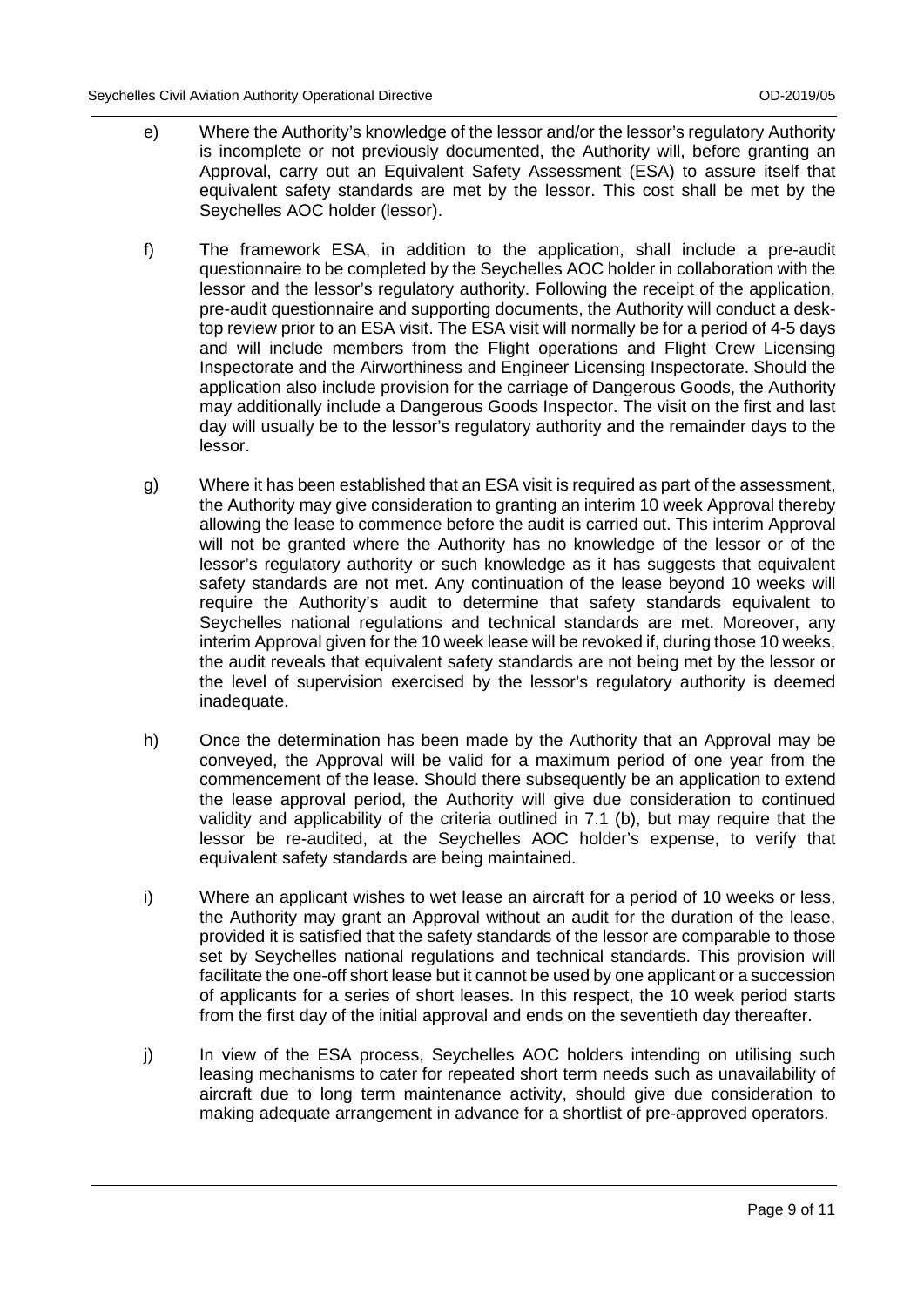#### 7.2 Submissions

- 7.2.1 In addition to the application, the following is required by the Authority:
	- a) completed ESA pre-audit questionnaire and supporting documentation;<br>b) the aircraft type, model and serial number;
	- b) the aircraft type, model and serial number;<br>b) the name and address of the foreign opera
	- the name and address of the foreign operator;
	- c) the period of the lease including ferry flights, if these are to be done by the foreign operator;
	- d) copy of the lease agreement; and
	- e) routes to be flown.

## **8. Wet lease-out: Policies and arrangements**

8.1 Policies

The Seychelles AOC holder (lessor) shall consider the following items for the purpose of a Charter or wet/damp lease out operation:

- a) Compliance Monitoring System
- b) Operations Manual
- c) Ground Handling
- d) Maintenance Requirements
- e) Operational Control
- f) Assessment and Authorisation of Aerodromes
- g) Aerodrome Operating Minima
- h) Routes and Area of Operation- Equipment carriage
- i) Routes and Area of Operation- Maps and charts
- j) Operations in areas with specified navigation performance requirements
- k) ETOPS Assessment
- l) Fuel Policy
- m) Low visibility operations Aerodrome considerations
- n) Performance General
- o) Load Control
- p) Crewing Arrangements
- q) Route and Aerodrome Competence qualification
- r) Flight Time Limitations

# 8.2 Submissions

In addition to the application, the operator shall make an appropriate submission commenting on the elements detailed in 7.1. The request and the associated submission should be made as one package and be signed by the Nominated post holder or deputy as the focal point to ensure that all arrangements which may emanate from different personnel or departments have been satisfactorily addressed.